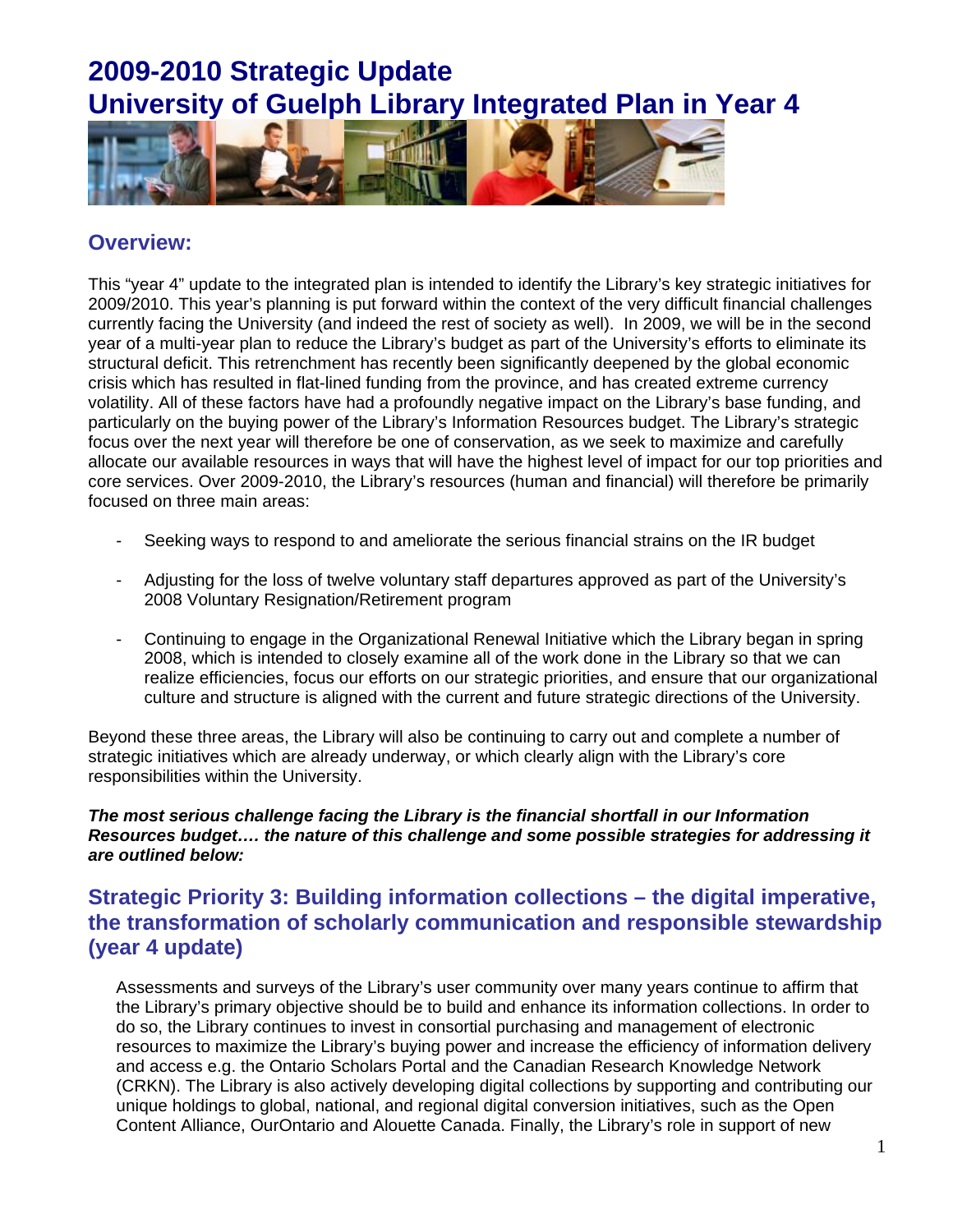

-

modes of scholarly communication and rapid advances in e-learning are evolving quickly. E-learning Operations and our Academic Liaison Librarians continue to work with faculty to integrate electronic information resources and services into the online learning environment and other web 2.0 or "NetGen" networks, and these collaborations have continued to grow and expand very quickly. While this integration and alignment of information content with the University's curricular goals is very welcome, it does present significant challenges for staffing this new area of service and financing the costs of licensing electronic content. The Library has also recently developed a formal scholarly communications program which supports a successful online academic journal publication service and a nascent institutional repository system.

Despite all of these successes, the Library is severely constrained in its efforts to maintain the range of resources and services that the University of Guelph academic community needs. Even more than most years, the Library is facing numerous and complex pressures on the information resources budget, which include:

The precipitous and unprecedented drop in the value of the exchange rate between the Canadian and US currencies has had a serious impact on the Library's Information Resources(Acquisitions) budget. The Library acquires approximately \$3.9 million worth of subscription resources (including electronic journals, books and databases) on an annual basis; 80% of these resources are purchased in US funds. This year over last year, the decrease in the Canadian dollar's purchasing power has been approximately 17%. On an annualized basis, this decline translates into approximately **\$405,000** of lost purchasing power to the Library's acquisitions budget. Over the long-term, **the projected deficit for the Library's Collection budget** under varying currency levels would be:

| Value of<br>Canadian \$ | 2010/11 shortfall | 2011/12 shortfall | 2012/13 shortfall |
|-------------------------|-------------------|-------------------|-------------------|
| 80 cents U.S.           | \$618,000         | \$1,548,000       | \$2,739,000       |
| 70 cents U.S.           | \$1,242,000       | \$2,484,000       | \$3,987,000       |

- Persistent and sustained inflation on electronic resources (which now represent 73% of the Library's information resources spending).The average annual increase for these subscription based resources is 6% or approximately **\$234,000 per year**
- restrictive publishing and licensing regimes (limiting the use of electronic information and requiring the payment of premiums for copyright clearance and permissions, particularly for usage within D2L or other online course systems)
- multi-year licensing and funding commitments for electronic resources "packages", which reduce the Library's ability to selectively cut specific titles or resources
- the need to provide ongoing funding for the Canadian Research Knowledge Network resources (the initial funding has been provided through CFI, but this subsidization will end in 2010 and the University is contractually committed to continue funding these resources after the CFI funding ends) **\$230,000 per year**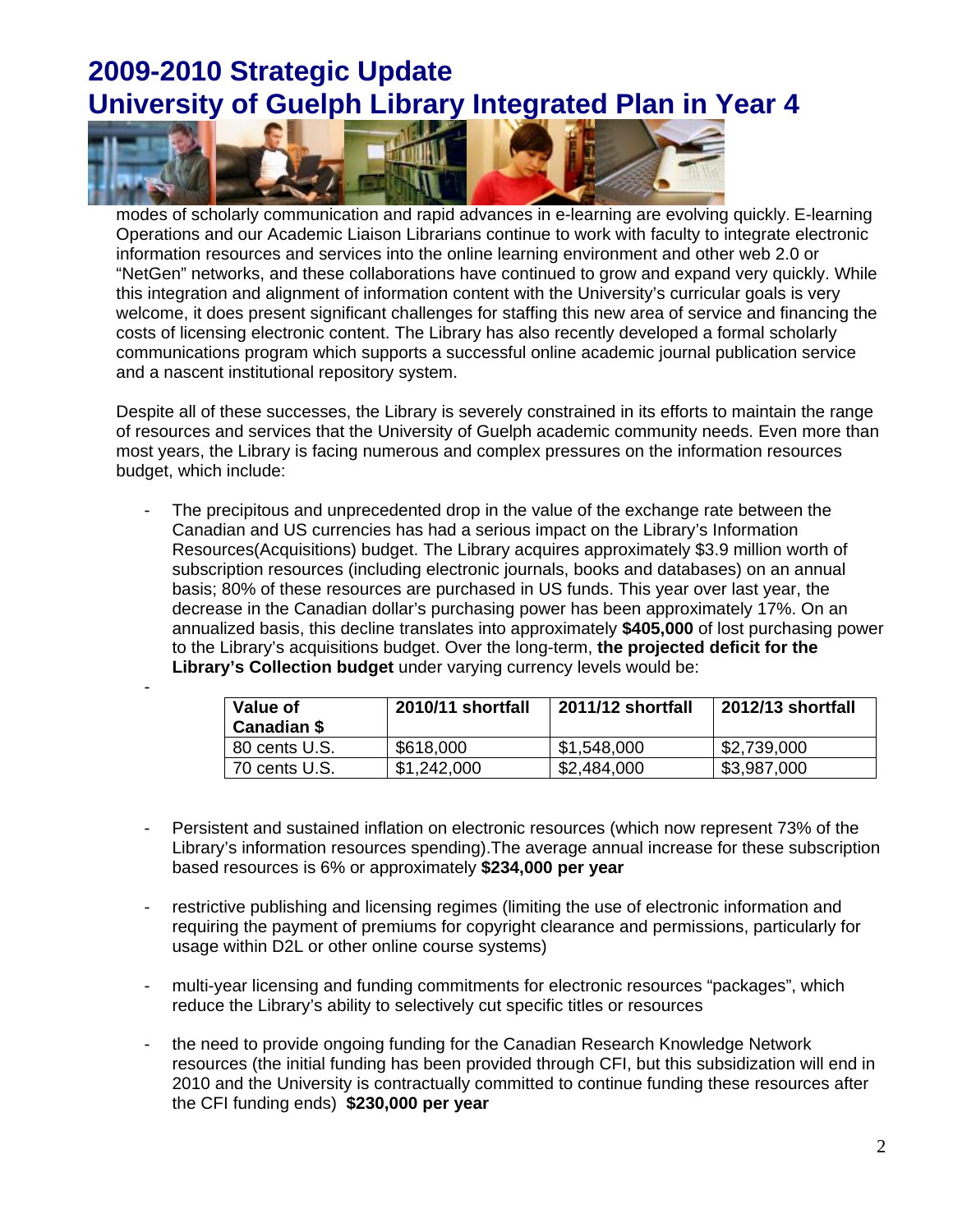

- The urgent need to increase funding for new and fast-growing services such as e-learning support and open access publishing (which require new investments in both staffing and information content)
- the demands of new academic programs and new research initiatives, which often require significant start-up funding for purchase of core information resources in order to meet assessment and accreditation criteria

In light of all of these pressures, the Library has moved aggressively to address this budgetary shortfall through a number of actions taken in the last half of the 2008/09 fiscal year. First, strategic spending initiatives last year will save money on a one-time basis in the current year. Second, a large amount of the new funding (45%) allocated to the library for Collections spending in the current year will not be spent on new resources but will instead be used to offset the budget shortfall. Third, the Library has reduced spending for the current year on books and databases.These reductions have been modest: less than 5% to selected departmental book budgets, and the cancellation of one database (ProQuest National Newspapers) which has significant content overlap with other resources which we will continue to subscribe to. Our best estimates are that these measures should enable the library to offset a potentially serious deficit in the IR Budget for the current fiscal year.

However, looking forward to 2009/10 and beyond, the challenges for the Library's information resources spending become much steeper and the options far narrower, especially if (as is entirely likely) the value of the Canadian dollar to the US dollar remain consistently in the low 0.80 cent range. With most shortterm, one-time savings already realized, the library may have to undertake additional austerity measures in order to address the ongoing shortfall caused by currency devaluation. In the short-term, for fiscal year 2009/10, the Library has made the decision to cover off the expected deficit in the Information Resources budget by tranferring OTO savings (largely accrued from unfilled position vacancies) over from our General Operating budget. This is a stop-gap measure which is **not sustainable** over the long-term – going forward into 2010/11 the current OTO surplus in the Library's Operating budget has been allocated to meet the budget cut targets recently implemented by the University. It is therefore crucial that the Library, and the University, look for more solid, stable and sustainable strategies to address the significant shortfall (\$500,000 per year) in funding that is projected for 2010 and beyond.

Clearly, over the long term, the problems posed by the currency devaluation, compounded by inflationary pressures, will severely challenge the library's ability to adequately resource new programs and even to sustain existing ones. Without more funding, and in the absence of sustainable strategies for dealing with the full range of scholarly information sources which our learner-centred and research-intensive university needs to accomplish its mission, further cuts to monograph budgets and to key electronic budgets will be necessary, and in some cases the Library will not be able to allocate funding for new graduate programs (either on a start-up or an ongoing basis) without seriously impacting existing programs. Our ability to participate in or to sustain consortial purchasing partnerships will also be diminished – the consortial approach has provided a rich array of resources and many financial efficiencies for Guelph in the past, but consortial licensing arrangements and institutional partnerships need to be financially sustainable if they are to survive.

Looking beyond the immediate financial complexities, the Library has identified a number of strategic initiatives and strategies which we wish to focus our information resources spending on over the 2009/10 period: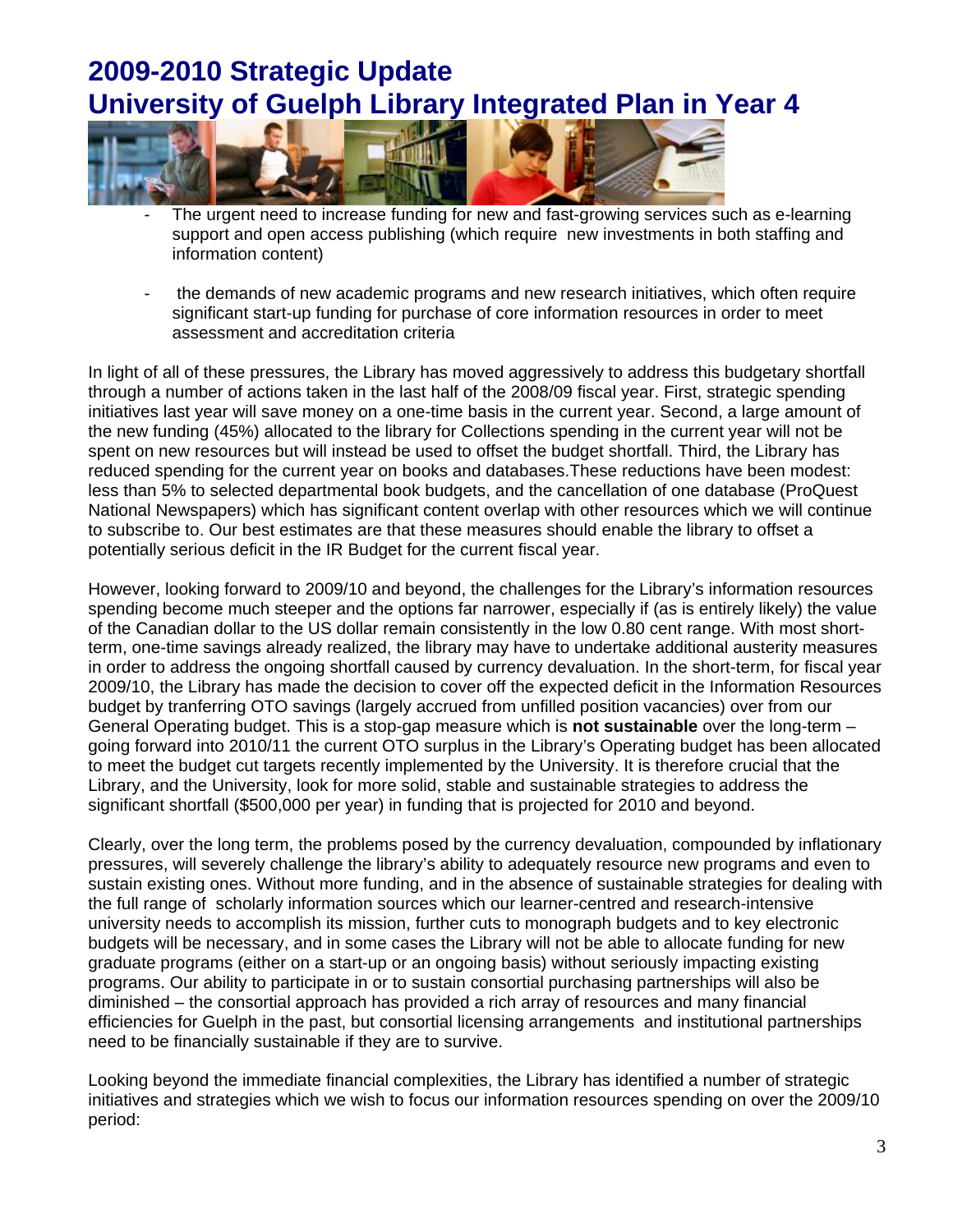

- Continue to invest in consortia purchasing and digital management of electronic resources in order to maximize the Library's buying power and increase efficiency of information delivery and access in support of research, teaching and learning e.g. the Ontario Scholars Portal and the Canadian Research Knowledge Network (CRKN).
- Work to re-align information resources spending with the University's curriculum revision process as it proceeds, to eliminate spending on programs/courses which are no longer being taught
- Enhance management of several key Information Resources services, including vendor services, management of digital and print collections, and document delivery and interlibrary loan.
- Engage (very selectively) in several new initiatives which will allow information resources to be acquired or provided more efficiently, and minimize staff workload. These initiatives will include:
	- Consortial (TUG) implementation of the ARES software tool for e-learning services (this will provide much greater staffing efficiencies)
	- Participating in local and Ontario Council of University Libraries government publications collections projects (print management and digitization of unique or core print resources)
	- U of G theses digitization project
- Maximize OTO spending on information products of high value to the University (e.g. backfiles of core journal titles), rather than committing to multi-year licensing which may not be sustainable in future years
- Invest in strategic pre-payment for some of our multi-year electronic licenses, in order to receive discounts, ensure the long-term availability of key scholarly information products, and take best advantage of small year-end surpluses in the Information Resources budget (due to slippage in year-end vendor billing cycles)
- Re-negotiating vendor contracts in order to achieve maximum flexibility regarding cost or payment strategies – this will help us to respond more effectively to our local needs and financial practices, and to ensure best value for money spent
- Provide adequate operational support for creating and maintaining digital collections metadata and electronic resources management (potentially by re-focusing existing staffing resources)
- Continue to support scholarly communication through open access to digital collections by:
	- Launching an institutional repository which will highlight and preserve campus publications
	- Leveraging our relationship with vendors and publishers to advocate for publisher agreements that allow authors to retain as many rights as possible over their intellectual product